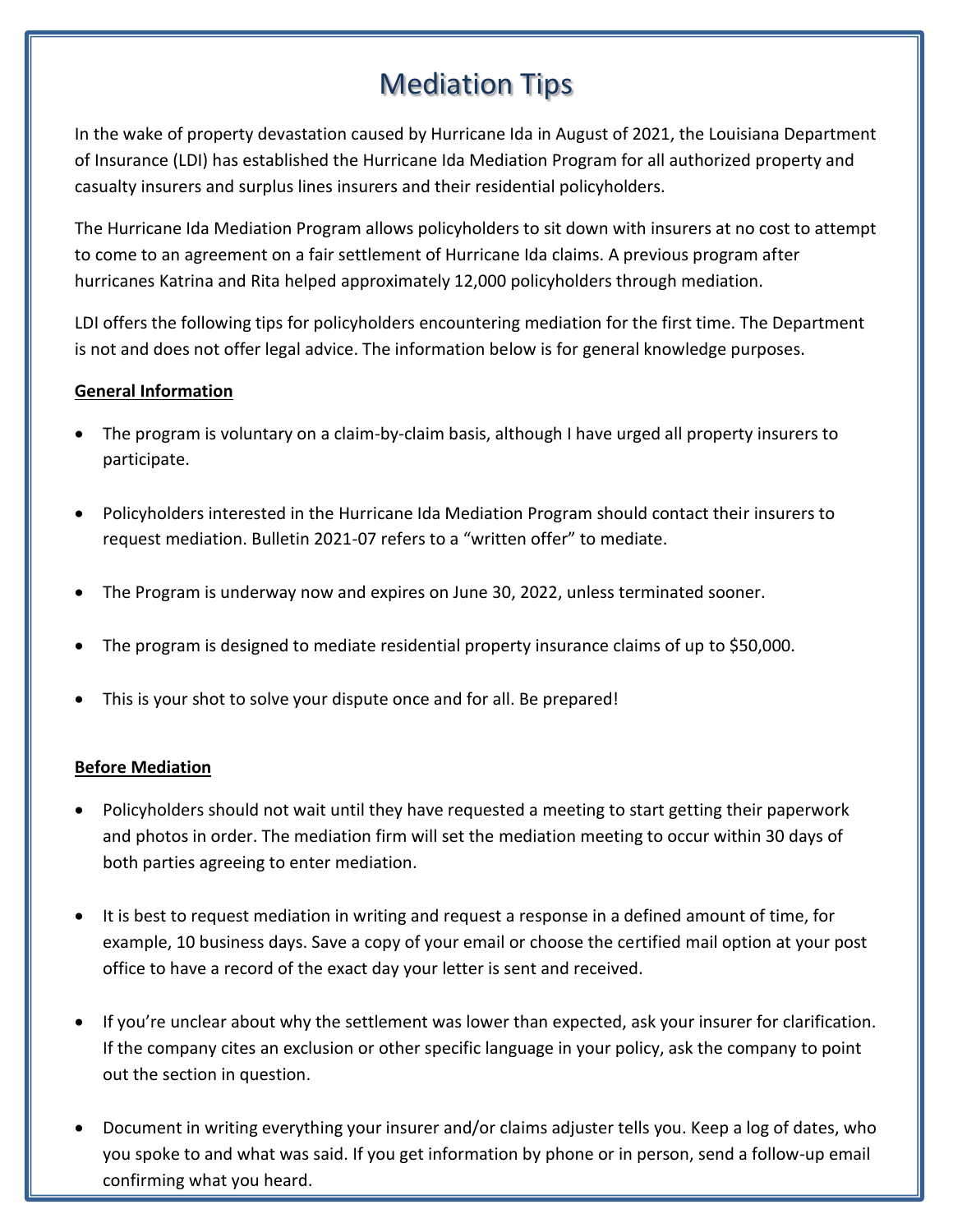- Be ready to submit documents that can help prove your case. For example, if your insurance company has estimated that your home repairs will cost a certain amount but you think it will be more expensive, get a written estimate from an independent contractor.
- Be sure to bring a copy of your policy, a copy of the adjustment from your insurer, photos of your damage, repair estimates, receipts for things that you have paid for out of pocket, etc. Remember, you've only got 90 minutes to make your case, so do your homework.
- You may want to wait to request mediation until you have a good idea of your damage and have gotten a written estimate from licensed contractor for repair costs. Think about when it's best to set the mediation process in motion.

## **During Mediation**

- The policyholder needs to be prepared to explain the issues of the case at the mediation. You can write a narrative document that lays out your argument to have something to refer to during the mediation and not have to remember it off the top of your head.
- During the mediation, each party will be given an opportunity to present their side of the controversy. In so doing, parties may use any relevant documents and may bring any individuals with knowledge of the issues, such as adjusters, appraisers, or contractors, to address the mediator, as long as they have submitted the names of these individuals to the mediator at least six days before the mediation.
- The mediation session can last up to 90 minutes of actual mediation with the parties. The 90 minutes does not include time spent on telephone calls, document review, research, or any other administrative tasks that the mediator may find necessary to prepare for the mediation.
- The terms of any settlement will be hammered out by you, the insurer and the mediator. Think carefully about any contingencies and working them into your agreement. For example, what happens if you find more damage later? Or if the cost of labor and materials rises? Ask questions before you sign any settlement agreement and structure the agreement accordingly.
- You can request a virtual meeting by the mediator. It is up to the mediator whether to grant it.
- All statements made and documentation produced at a mediation can be used by either side should the matter go to litigation.
- During the mediation, it is normal for the mediator to meet with both parties first, and then meet with each party separately. This is how mediators work.